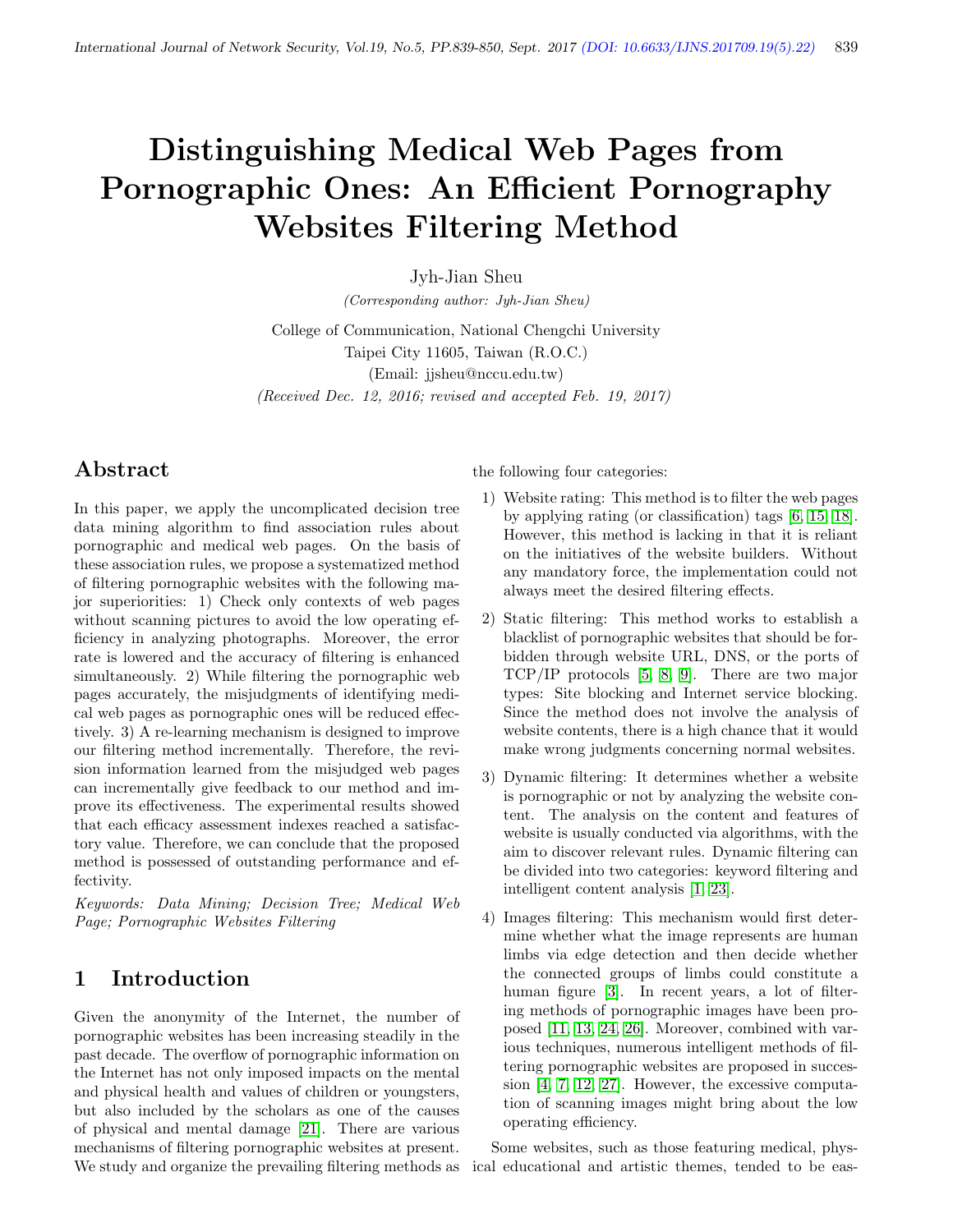ily suspected as phishing websites during the detection process. According to the survey report issued by Pew/Internet, there are about 100,000 medical / health websites around the world, among which over 10,000 are set in the United States [\[17\]](#page-11-8). However, among the information on these medical and health care websites, general knowledge on health care, professional information concerning diseases, beauty & slimming, and other health and mental information like sexual knowledge (relevant medicines, methods of birth control, treatment of venereal diseases, etc.); information concerning special periods (pregnancy, parenting, maintenance and physique improvement during puberty); individual mental and health care sharing (fighting pressure, discussions) etc., tend to incorporate pornographic keywords in their contents. For example, the website of American corporative Planned Parenthood Federation<sup>[1](#page-1-0)</sup>, this is a legal web page on medical education. But given the existence of suspected pornographic keywords, this web page might be judged as a suspected pornographic web page in spite of its legitimacy.

This study aims to present an efficient mechanism of filtering pornographic websites based on the machine learning technique. In this paper, we apply the uncomplicated decision tree data mining algorithm to find association rules about pornographic web pages. On the basis of these association rules, we propose a systematized method of filtering pornographic websites with the following major superiorities:

- 1) In order to avoid the low operating efficiency in analyzing photographs, we check only contexts of web pages without scanning pictures. Moreover, the error rates (classify a pornographic website as non-pornographic or a non-pornographic website as pornographic) will be lowered and the accuracy of filtering will be enhanced simultaneously.
- 2) While filtering the pornographic web pages accurately, the misjudgments of identifying medical web pages as pornographic ones will be reduced effectively.
- 3) A re-learning mechanism is designed to improve our filtering method incrementally. We apply a supervised machine learning skill to collect any pornographic keywords found newly in the misjudged web pages. Therefore, the revision information learned from the misjudged web pages can incrementally give feedback to our method and improve its effectiveness.

The remainder of this paper is organized as follows. Section 2 introduces the decision tree data mining algorithm. The detailed architecture of our filtering method is shown in Section 3. In Section 4, the experimental results of our method will be presented. Section 5 concludes this paper.

# 2 Decision Tree Data Mining Algorithm

In this paper, based on decision tree data mining technique, we will propose an efficient systematized method of filtering pornographic websites. The proposed method will analyze the association rules about pornographic web pages and apply them to classify the unknown web pages to be either pornographic or non-pornographic. Decision tree is one of the widely used data mining methods. The technology excels in that it could generate easily understandable association rules and visual features via easy calculations.

There are various decision tree algorithms. Iterative Dichotmiser 3 (called ID3 for short) proposed by Quinlan is one of the most famous and effective decision tree algorithms [\[19,](#page-11-9) [20\]](#page-11-10). According to the study of Stark and Pfeiffer [\[22\]](#page-11-11), the behavior of ID3 would be better than other improved versions, such as C4.5, CHAID, and CART. Ohmann et al. demonstrated that the quantity of association rules produced by ID3 would not be as numerous as that of C4.5 [\[16\]](#page-11-12). Hence, they concluded that ID3 algorithm possessed the superior feature because of the simplicity of rule quantity. Therefore, we adapt ID3 as the data mining technique in this study.

A decision tree is made of a start node (called root node), leaf nodes, and the internal nodes (also called nonleaf node) between the root node and the leaf nodes. In the tree structure, the upper node (called parent node) might branch downward some adjacent nodes (called children nodes). And the final nodes without any branch are called leaf nodes. Suppose that "Target Attribute" is the attribute which is concerned objective of our research. For example, the attribute "web type" ("P" means pornographic websites; "M" means medical websites; "N" means normal websites) is the Target Attribute in this study. Moreover, let "Critical Attributes" be the other important attributes of web pages. The building of the decision tree starts from the root node when all the data instances are contained in the root. The ID3 algorithm will pick out the Critical Attribute with the highest "Information Gain", according to whose values the data instances within the node will be divided into different children nodes. The same process will be repeated by the children nodes on their respective data instances. The algorithm will be ended under two conditions: 1) repeated until all the critical attributes have been selected; or 2) there will be no need of further divisions if the values of the Target Attribute concerning all the data instances within the node are the same. When either of these conditions is met, the current node will be marked as a leaf node. This leaf node will be labeled as the value of Target Attribute possessed by the majority of data instances in this node. Then the algorithm will be stopped and the decision tree is generated completely.

Given a leaf node C, we assume that the value of Target Attribute possessed by the majority of data instances

<span id="page-1-0"></span><sup>1</sup>http://www.plannedparenthood.org/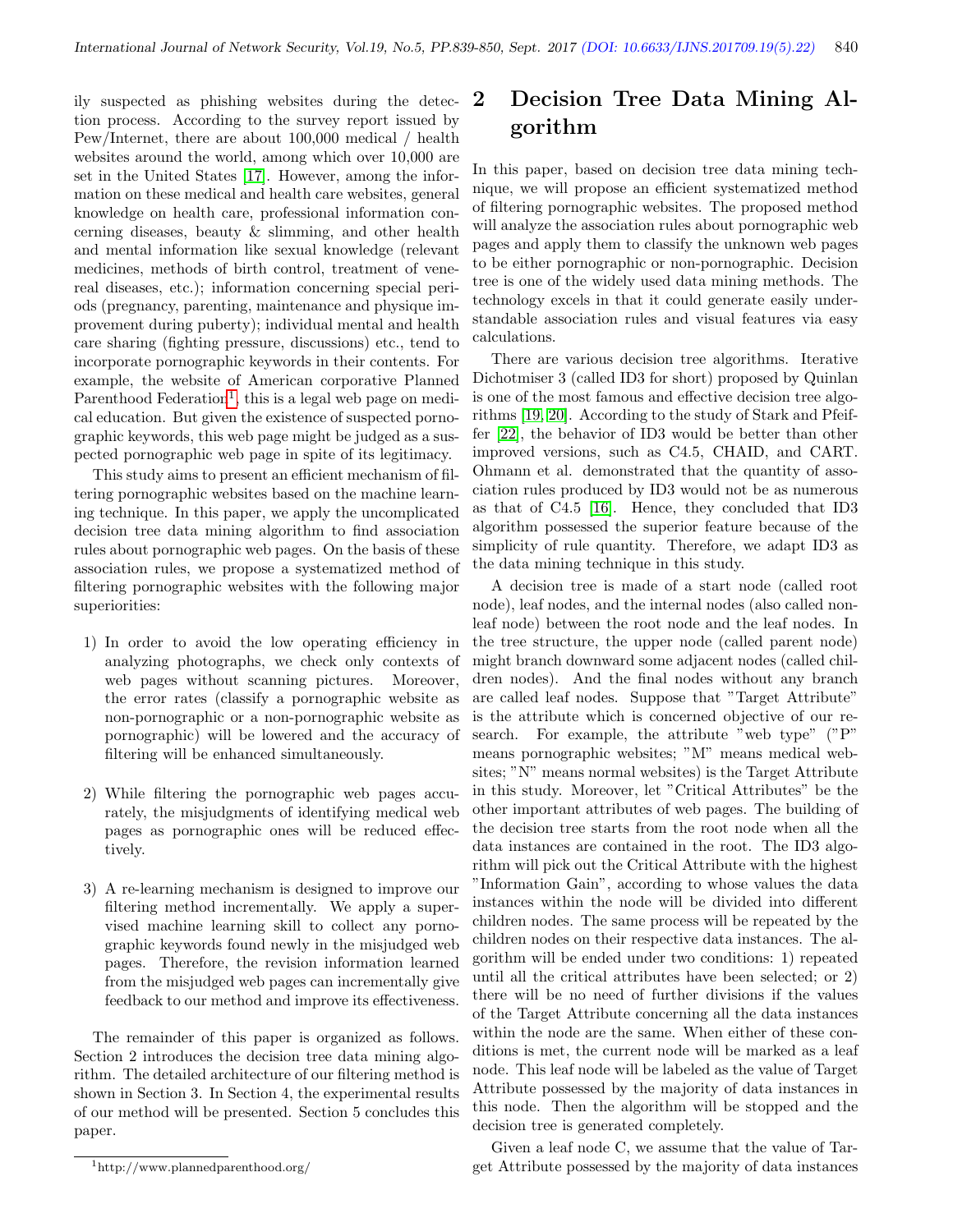in C is denoted as  $Label(C)$ , and  $|LabelC|$  is the number of data instances whose Target Attribute's value is the same as  $Label(C)$  in C. Then we will compute C's degree of purity (denoted as  $Purity(C)$ ) and degree of support (denoted as  $Support(C)$ ) for this leaf node C. The formulas of  $Purity(C)$  and  $Support(C)$  are defined as follows:

$$
Purity(C) = (|\text{Label}(C)|/|C|) \times 100\%
$$
  
Support(C) = (|C|/N) \times 100\%

where  $|C|$  is the number of data instances contained in node C and N is the number of total data instances.

In the resulted decision tree, each path from the root node to a leaf node constitutes an association rule. That's to say, all the internal nodes along the path will serve as the "if" condition for the series of Critical Attributes, together with the "then" outcome represented by the labelled Target Attribute's value of the leaf node, an "ifthen" association rule is thus formed.

As compiled by this study, the major calculation steps of ID 3 algorithm are as follows [\[19\]](#page-11-9):

- 1) The algorithm begins from the root node C, when all the data instances are contained in C.
- 2) If all the data instances within node C have the same value of Target Attribute, then define it as a leaf node, label C by this value, compute  $Purity(C)$ and  $Support(C)$ , and end the algorithm. Otherwise, move on to next step.
- 3) If all the Critical Attributes have been selected, the values of the Target Attribute concerning the data instances within node C should be examined via majority voting, thus picking out the value boasting the largest number of data instances. Then node C should be defined as a leaf node and labelled by this value, thus computing  $Purity(C)$  and  $Support(C)$ and ending the algorithm. Otherwise, move on to next step.
- 4) Calculate the Entropy E(C) for node C through the following expression:

$$
E(C) = -\sum_{i=1}^{t} P_i \times \log_2 P_i
$$

where  $t$  is the number of Target Attribute's values, and  $P_i$  = (the number of data instances whose values of the Target Attribute corresponding to the  $i^{th}$ value,  $1 \leq i \leq t$ , in C)/(the total number of data instances in C).

5) For each Critical Attribute that has not been selected yet (assumed to be attribute  $\alpha$ ), the Entropy  $E^+(\alpha)$ and Information Gain  $G(\alpha)$  will be computed by the following expressions respectively:

$$
E^+(\alpha) = \sum_{j=1}^k (n_j | n) \times E(C_j);
$$
  

$$
G(\alpha) = E(C) - E^+(\alpha).
$$

In the expressions, we assume that attribute  $\alpha$  is supposed to have k values,  $C_j$  (for  $1 \leq j \leq k$ ) represents the subset of the data instances whose values concerning attribute are the same,  $E(C_i)$  refers to the Entropy of the subset as calculated through the equation in Step  $(4)$ , *n* stands for the total number of data instances within C, and  $n_i$  represents the total number of data patterns in the subset  $C_i$ .

- 6) Choose the Critical Attribute that has not been selected yet boasting the highest Information Gain. Assume that the selected Critical Attribute has m values, the children nodes  $C_1, C_2, \cdots, C_m$  should be built under this node, to which the data instances of node C should be distributed according to their values of the select Critical Attribute.
- 7) Respectively treat every children node  $C_i$  as node C,  $1 \leq i \leq m$ , continue the algorithm recursively from Step (2).

# 3 An Efficient Pornographic Websites Filtering Mechanism

The objective of this research is to filter pornographic web pages, namely, judging an unknown web page as either pornographic or non-pornographic. While filtering the pornographic web pages, great efforts have been taken to avoid misjudging medical web pages as pornographic ones. For this purpose, medical web pages are set apart from normal web pages in its own category.

In this research, we propose a three-phase systematic method of filtering pornographic websites by applying ID3 decision tree algorithm. The proposed method is possessed of the ability to discriminate between pornographic websites and medical website. Assume that websites will be classified into three categories: "pornographic", "medical", and "normal". Based on the technique of machine learning, our method will discover the association rules about pornographic and medical web pages from training data (known web pages), thus filtering the unknown web pages on the basis of these rules. As illustrated in Figure 1, the structure of the proposed method is comprised of three phases: 1) Training Phase, 2) Classification Phase, and 3) Relearning Phase, which will be introduced as follows.

### 3.1 The Training Phase

The purpose of this phase is to find association rules of differentiating between pornographic, medical, and normal websites by analyzing training web pages. Then, these association rules will be applied to classify the unknown web pages in the Classification Phase.

In this phase, the training web pages should be examined by the Features Extraction Module to extract their critical features (i.e., the values of Critical Attributes) first. Then, the duplicate copies of training web pages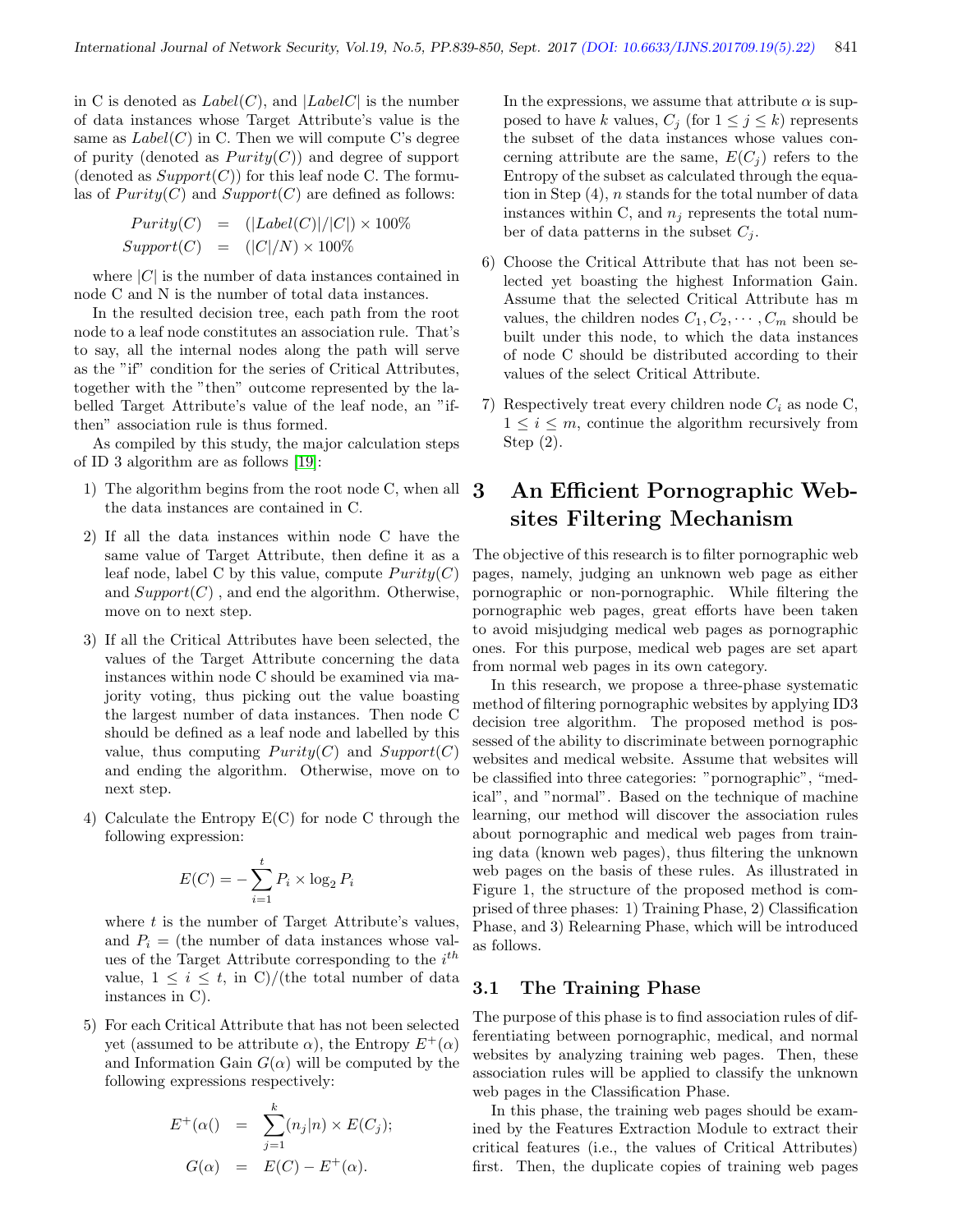

Figure 1: Structure of the proposed method

will be applied simultaneously to construct various decision trees. Note that there are three categories of training web pages: pornographic, medical, and normal. As shown in Figure 1, we construct three decision trees (Pornographic Decision Tree, Medical Decision Tree, and Mixed Decision Tree) and individually equip each decision tree with one Rule Computation Module. By using the copies of pornographic training web pages and normal training web pages as input data, the Rule Computation Module in Pornographic Decision Tree will compute the association rules of distinguishing pornographic websites from normal websites. And the Rule Computation Module in Medical Decision Tree will use the copies of medical training web pages and normal training web pages as input data to compute the association rules of distinguishing medical websites from normal websites. Moreover, the Rule Computation Module in Mixed Decision Tree will use the copies of medical training web pages and pornographic web pages to compute the association rules of distinguishing between medical websites and pornographic websites. Then the resulted rules will be stored respectively into the corresponding rule databases (Pornographic Rule Database, Medical Rule Database, and Mixed Rule Database).

The detailed processes of Features Extraction Module and Rule Computation Module will be discussed as follows.

#### 3.1.1 Features Extraction Module

In the Features Extraction Module, each web page will be analyzed and its Critical Attributes' values will be extracted by applying the following two steps: 1) Preprocess; 2) Features extraction.

The first step is pre-process. In this step, each web page should first be converted into the HTML format, which will be examined by the second step such that its values of Critical Attributes could be verified in the HTML structures.

The second step, features extraction, is designed to discern the critical features of web pages, based on which the suspicious elements of HTML structures that contain relevant keywords will be analyzed. In order to distinguish medical web pages from pornographic ones, judgments will be made based on the features of the HTML head and body, as well as the frequency of medical or pornographic keywords. We study and outline check elements in Table 1 according to the research of Lee et al. [\[10\]](#page-10-10), which studied and pointed out the parts of this source code mostly likely to be dominated by pornographic keywords. For the sake of convenience, "XXX" will be used to represent the strings that pornographic materials (keywords) might appear. Note that these elements will serve as the Critical Attributes for the computation of association rules in this paper.

As described in Table 1, all these Critical Attributes of each web page will be valued by 0, 1, and 2 by check-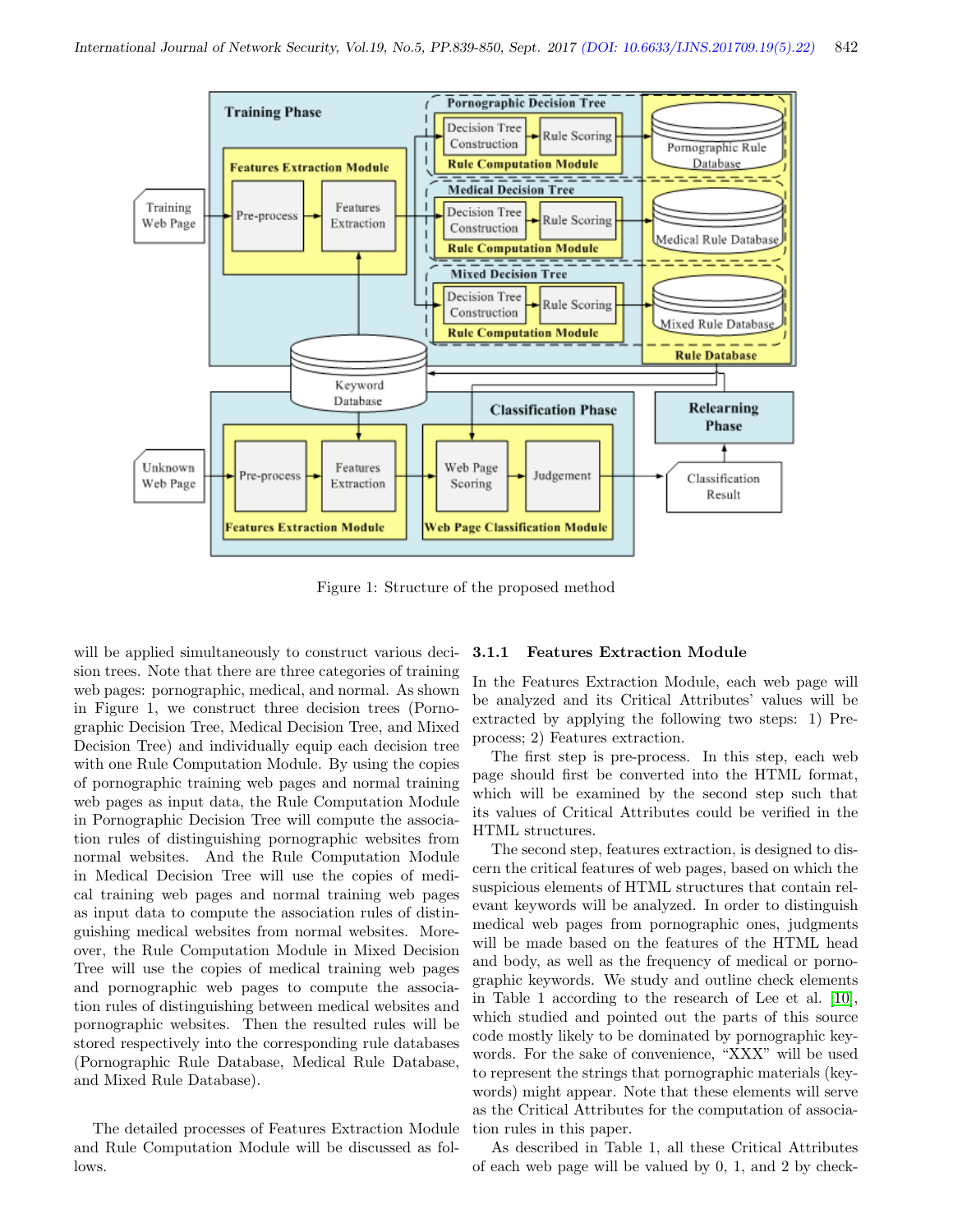|            |                  | Critical Attribute                                 |                                                                                                                                       |
|------------|------------------|----------------------------------------------------|---------------------------------------------------------------------------------------------------------------------------------------|
| Type       | No.              | Description                                        | Judgment condition                                                                                                                    |
| URL        | 1                | Whether there are key-                             | The URL $(URL://XXX)$ containing pornographic keywords should be set                                                                  |
|            |                  | words in the written in                            | as 1; the URL containing medical keywords should be set as 2; while the                                                               |
|            |                  | HTML Tag of URL.                                   | URL containing neither should be set as 0.                                                                                            |
| The head   | $\overline{2}$   | Whether there are key-                             | The HTML Tag jtitle XXXi/title i containing pornographic keywords                                                                     |
| elements   |                  | words in the HTML Tag                              | should be set as 1; those containing medical keywords should be set as                                                                |
|            |                  | of title.                                          | 2; while those containing neither should be set as $0$ .                                                                              |
|            | $\boldsymbol{3}$ | Whether there are key-                             | The HTML Tag $\  \text{link} \text{href{=}''XXX''} \cdot \text{containing pornographic keywords}$                                     |
|            |                  | words in the HTML Tag                              | should be set as 1; those containing medical keywords should be set as                                                                |
|            |                  | of link $(A)$ .                                    | 2; while those containing neither should be set as $0$ .                                                                              |
|            | 4                | Whether there are key-                             | The HTML $\overline{\text{Tag}}$ jlink title="XXX" <sub><math>\zeta</math></sub> containing pornographic keywords                     |
|            |                  | words in the HTML Tag<br>of link $(B)$ .           | should be set as 1; those containing medical keywords should be set as 2;<br>while those containing neither should be set as 0.       |
|            | 5                | Whether there are key-                             | The HTML Tag jmeta name="author" content=" $\text{XXX}$ " containing                                                                  |
|            |                  | words in the HTML Tag                              | pornographic keywords should be set as 1; those containing medical key-                                                               |
|            |                  | of metadata $(A)$ .                                | words should be set as 2; while those containing neither should be set as                                                             |
|            |                  |                                                    | 0.                                                                                                                                    |
|            | 6                | Whether there are key-                             | The HTML Tag jmeta name="keyword" content=" $\overline{XXX}$ "; containing                                                            |
|            |                  | words in the HTML Tag                              | pornographic keywords should be set as 1; those containing medical key-                                                               |
|            |                  | of metadata $(B)$ .                                | words should be set as 2; while those containing neither should be set as                                                             |
|            |                  |                                                    | 0.                                                                                                                                    |
|            | $\overline{7}$   | Whether there are key-                             | The HTML Tag jmeta name="description" content=" $\overline{XXX}$ " containing                                                         |
|            |                  | words in the HTML Tag                              | pornographic keywords should be set as 1; those containing medical key-                                                               |
|            |                  | of metadata $(C)$ .                                | words should be set as 2; while those containing neither should be set as                                                             |
|            |                  |                                                    | 0.                                                                                                                                    |
|            | 8                | Whether there are key-                             | Both the HTML Tags jmeta name="keyword" content=" $\overline{XXX}$ " and                                                              |
|            |                  | words in the HTML Tag                              | jmeta name="description" content="XXX"; containing pornographic key-                                                                  |
|            |                  | of metadata $(D)$ .                                | words should be set as 1; those containing medical keywords should be set<br>as 2; while those containing neither should be set as 0. |
| The body   | 9                | Whether there are key-                             | The HTML Tag ja href=" $\overline{XXX}$ "; containing pornographic keywords should                                                    |
| elements   |                  | words in the HTML Tag                              | be set as 1; those containing medical keywords should be set as 2; while                                                              |
|            |                  | of hyperlink $(A)$ .                               | those containing neither should be set as 0.                                                                                          |
|            | 10               | Whether there are key-                             | The HTML Tag $a_i$ XXX $j/a_i$ containing pornographic keywords should be                                                             |
|            |                  | words in the HTML Tag                              | set as 1; those containing medical keywords should be set as 2; while those                                                           |
|            |                  | of hyperlink $(B)$ .                               | containing neither should be set as 0.                                                                                                |
|            | 11               | Whether there are key-                             | The HTML Tag jimg $src="XXX"$ ; containing pornographic keywords                                                                      |
|            |                  | words in the HTML Tag                              | should be set as 1; those containing medical keywords should be set as                                                                |
|            |                  | of image $(A)$ .                                   | 2; while those containing neither should be set as $0$ .                                                                              |
|            | 12               | Whether there are key-                             | The HTML Tag $\lim_{\varepsilon}$ alt="XXX" <sub>i</sub> containing pornographic keywords                                             |
|            |                  | words in the HTML Tag                              | should be set as 1; those containing medical keywords should be set as<br>2; while those containing neither should be set as $0$ .    |
|            | 13               | of image $(B)$ .<br>Whether there are key-         | The HTML Tag jimg title=" $\text{XXX}^n$ ; containing pornographic keywords                                                           |
|            |                  | words in the HTML Tag                              | should be set as 1; those containing medical keywords should be set as 2;                                                             |
|            |                  | of image $(C)$ .                                   | while those containing neither should be set as 0.                                                                                    |
| Frequency  | 16               | There exist $4$ to $6$ porno-                      | The body containing 4 to 6 pornographic keywords should be set as 1;                                                                  |
| οf<br>key- |                  | graphic keywords in the                            | otherwise, as 0.                                                                                                                      |
| words      |                  | body elements.                                     |                                                                                                                                       |
|            | 17               | There exist more than 7                            | The body containing more than 7 pornographic keywords should be set as                                                                |
|            |                  | pornographic keywords in                           | 1; otherwise, as $0$ .                                                                                                                |
|            |                  | the body elements.                                 |                                                                                                                                       |
|            | 18               | There exist 2 to 4 medical                         | The body containing 2 to 4 medical keywords should be set as 2; otherwise,                                                            |
|            |                  | keywords in the body ele-                          | as $0$ ;                                                                                                                              |
|            |                  | ments.                                             |                                                                                                                                       |
|            | 19               | There exist more than 5<br>medical keywords in the | The body content containing more than 5 medical keywords should be set<br>as 2; otherwise, as $0$ ;                                   |
|            |                  | body elements.                                     |                                                                                                                                       |
|            |                  |                                                    |                                                                                                                                       |

Table 1: The critical attributes used in this study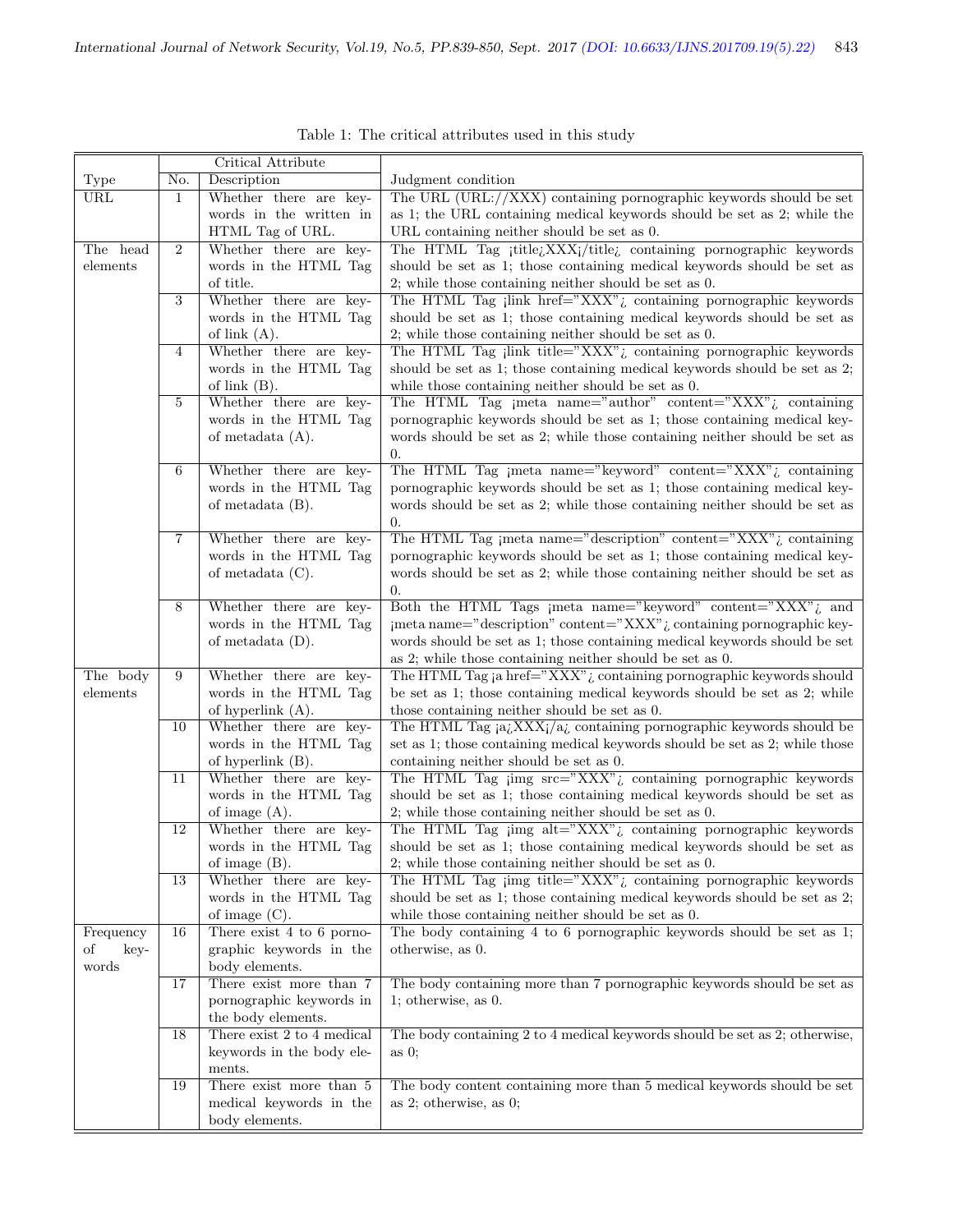ing whether the corresponding HTML elements meet the setting conditions.

Note that these Critical Attributes will be examined whether they contain pornographic and medical keywords via the Keyword Database. In this research, the pornographic keywords used are collected from the website SafeSquid<sup>[2](#page-5-0)</sup>, and the medical keywords used in this research are collected from the website MedlinePlus [\[14\]](#page-11-13). All these pornographic keywords and medical keywords will be stored respectively into Pornographic Keyword Table and Medical Keyword Table of the Keyword Database in advance. Note that the factual category of each training web page is known. If the training web page is pornographic, its Target Attribute should be valued as "P"; if the training web page is medical, its Target Attribute should be valued as "M"; if the training web page is normal, its Target Attribute should be valued as "N". Then, the acquired Critical Attributes and Target Attribute of web pages should be used to build the decision tree in the Decision Tree Construction Module.

#### 3.1.2 Rule Computation Module

As shown in Figure 1, we apply three copies of Rule Computation Module individually to construct three kinds of decision tree and compute their association rules: Pornographic Decision Tree, Medical Decision Tree, and Mixed Decision Tree. This task of the Rule Computation Module contains two steps: 1) Decision tree construction; 2) Rule scoring.

In the first step, Pornographic Decision Tree, Medical Decision Tree, and Mixed Decision Tree will be constructed respectively. The critical characteristics (i.e., Critical Attributes and Target Attribute) of the related training web pages extracted by the Features Extraction Module are set as the input data in each of the three copies of Rule Computation Module. Then ID3 algorithm will be applied to build decision tree and compute the association rule between the Critical Attributes and Target Attribute.

In the second step, we calculate two kinds of score, pornographic score and medical score, for each association rule resulted from the previous step. Each rule will be scored using the formulas based on the values of its degree of support and degree of purity, which are introduced as follows.

Given an association rule R, assume that leaf node of this rule is C, and  $Support(C)$ ,  $Purity(C)$ , and  $Label(C)$ are defined as mentioned earlier. Let  $RuleSupport(R)$ be the support degree of rule R with  $RuleSupport(R) =$  $Support(C)$ . We compute the values of support degree for all rules, and name the maximum one as  $RS_{MAX}$  and the minimum one as  $RS_{MIN}$ . Let  $-C-$  be the number of data instances in the leaf node C. Assume that  $n_P$  is the number of data instances concerning the Target Attribute's value is "P" (i.e., pornographic) and  $n<sub>M</sub>$  is

the number of data instances concerning the Target Attribute's value is "M" (i.e., medical) in C. The following three functions are necessary for designing the scoring formula of rules:  $PornDegree(R)$ ,  $MediaDegree(R)$  and  $Weight(R)$ .

The function  $Weight(R)$  calculates the weighted value of rule R by the following formula:

$$
Weight(R) = \frac{RuleSupport(R)}{RS_{MAX} + RS_{MIN}} \times 100\%.
$$

The function  $PornDegree(R)$  implies rule's "intensity" to classify web pages as pornographic, which is defined as follows:

$$
PornDegree(R) = Purity(C) \quad \text{if} \quad Label(C) = "P"; \quad \text{and}
$$
\n
$$
PornDegree(R) = \left(\frac{n_P}{|C|}\right) \times 100\% \quad otherwise.
$$

Moreover, the function  $MedicalDegree(R)$  implies rule's "intensity" to classify web pages as medical by the following formulas:

$$
MedianDegree(R) = Purity(C)
$$
  
if Label(C) = "M";  
and MedicalDegree(R) =  $\left(\frac{n_M}{|C|}\right) \times 100\%$  otherwise.

Finally, we introduce the formulas of computing pornographic score and medical score for rule R respectively:  $PornDegree(R)$  and  $MedianDegree(R)$ . These two formulas are composed of  $Weight(R)$  and either  $PornDegree(R)$  or  $MediaDegree(R)$  in a ratio of 3:10, which are described as follows:

$$
PornScore(R) = (1 \times PortDegree(R) +0.3 \times Weight(R)) \times 100;
$$
  
\n
$$
MedicalScore(R) = (1 \times MedicalDegree(R) +0.3 \times Weight(R)) \times 100.
$$

By applying the formulas mentioned above, pornographic score and medical score of all rules can be acquired. Then, all rules of three decision trees will be stored into the corresponding rule database, which will be accessed by the Classification Phase to classify unknown web pages.

Moreover, now we define the thresholds in judging the unknown web pages as pornographic or medical for each rule database respectively. In the Pornographic Rule Database, we choose each rule R with  $PornDegree(R) \ge$ 80% and set the minimum pornographic score of the chosen rules as  $\lambda$ (*PornRD*), which will be the threshold of the Pornographic Rule Database for judging the unknown web page is either pornographic or normal used in the Classification Phase. Similarly, we pick out each rule R with  $MedicalDegree(R) \geq 80\%$  in the Medical Rule Database and set the minimum medical score of the chosen rules as  $\lambda$ (*MedicalRD*), which will be the threshold of the Medical Rule Database for judging the unknown web page is either pornographic or normal used

<span id="page-5-0"></span><sup>2</sup>http://www.safesquid.com/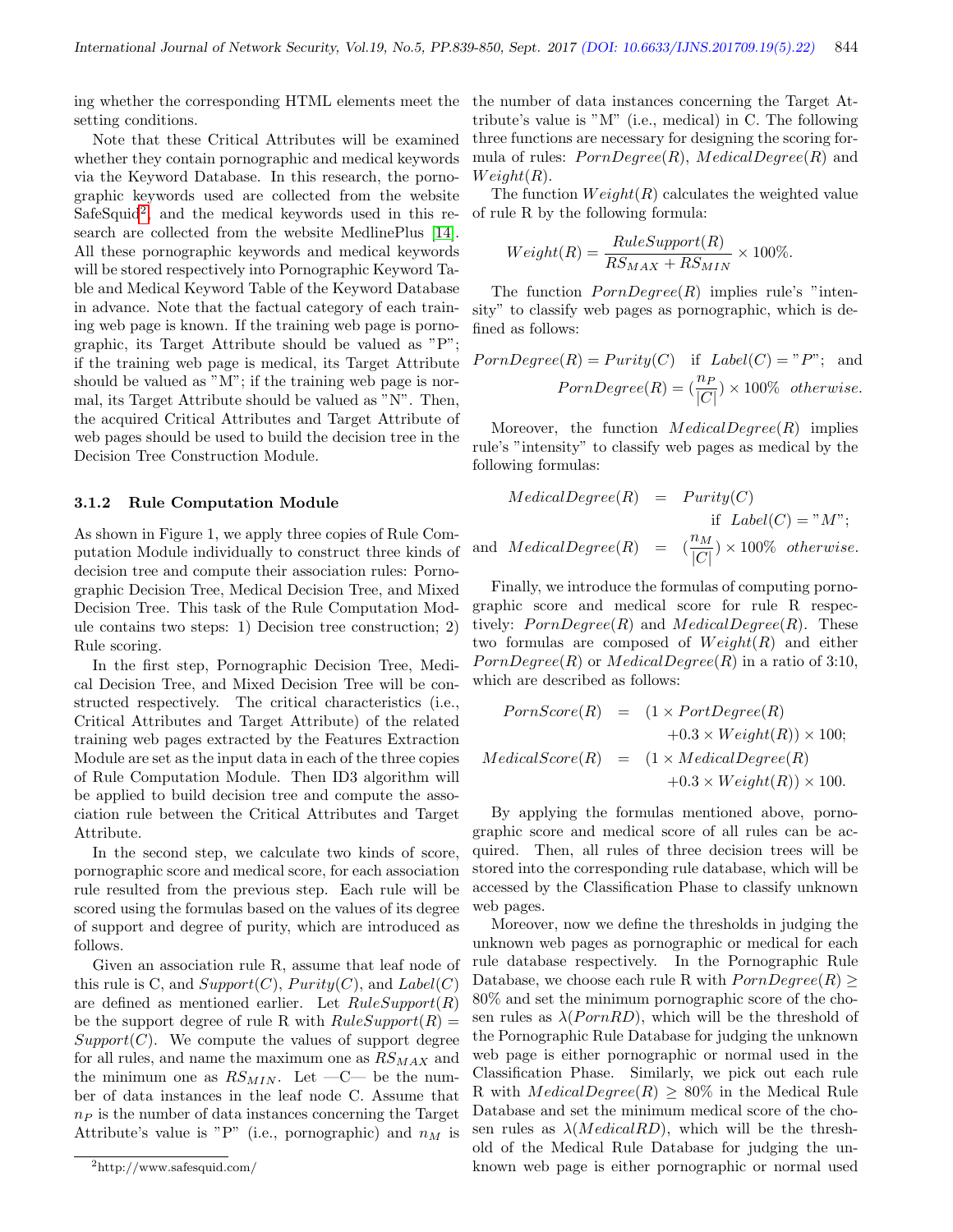in the Classification Phase. Finally, each rule R with  $PornDegree(R) \geq 80\%$  in the Mixed Rule Database will be picked out and the minimum pornographic score of the chosen rules will be set as  $\lambda(MixedRD)$ , which will be the threshold of the Mixed Rule Database for judging the unknown web page is either pornographic or medical used in the Classification Phase.

#### 3.2 The Classification Phase

The purpose of this phase is to examine unknown web pages and classify them as pornographic, medical, or normal. As shown in Figure 1, this phase is comprised of the following two modules: 1) Features Extraction Module and 2) Web Page Classification Module. Firstly, each unknown web page will be inspected by the Features Extraction Module to extract its critical features. Then, the extracted features of this unknown web page will be transmitted to Web Page Classification Module in order to judge its category (pornographic, medical, or normal). The detailed processes of the two modules are described as follows.

#### 3.2.1 Features Extraction Module

The task of Features Extraction Module is basically the same as that of Training Phase. Each unknown web page will be processed by the following two steps: 1) Preprocess; 2) Features extraction. In the first step, each unknown web page will be converted into the HTML format. Then, the second step is to extract the critical features by examining the HTML structure of each unknown web page. By checking the elements outlined in Table 1, the values of 19 Critical Attributes of each unknown web page now can be obtained, which will be used later by the Web Page Classification Module to judge the category of this unknown web page.

#### 3.2.2 Web Page Classification Module

By applying the 19 Critical Attributes extracted in previous module, this Web Page Classification will access the rule databases (Pornographic Rule Database, Medical Rule Database, and Mixed Rule Database) to classify the unknown web pages as pornographic, medical, or normal.

The major steps of algorithm for classifying each unknown web page are as follows:

- Step 1. Access the Pornographic Rule Database. This unknown web page will dovetail with some association rule (say,  $R_1$ ) according to its extracted values of Critical Attributes.
- Step 2. Access the Medical Rule Database. Similarly, this unknown web page will dovetail with some association rule (say,  $R_2$ ) according to the extracted values of Critical Attributes.
- **Step 3.** If  $PornDegree(R_1) < \lambda(PornRD)$  and  $MedicalDegree(R_2) < \lambda (MedicalRD)$ , then this unknown web page will be classified as normal, and stop; else if  $PornDegree(R_1) \geq \lambda(PornRD)$  and  $MedicalDegree(R_2) < \lambda (MedicalRD)$ , then this unknown web page is classified as pornographic, and stop; else if  $PornDegree(R_1) < \lambda(PornRD)$ and  $MedicalDegree(R_2) \geq \lambda (MedicalRD)$ , then this unknown web page is classified as medical, and stop; else if  $PornDegree(R_1) \geq \lambda(PornRD)$  and  $MedicalDegree(R_2) \geq \lambda (MedicalRD)$ , then perform the next step.
- Step 4. Access the Mixed Rule Database, and this unknown web page will dovetail with some association rule (say,  $R_3$ ) according to its extracted values of Critical Attributes. If  $PornDegree(R_3) \geq$  $\lambda(MixedRD)$ , then this unknown web page will be classified as pornographic; else classify this unknown web page as medical.

#### 3.3 The Relearning Phase

By applying the technique of supervised learning, the task of Relearning Phase is to learn new pornographic or medical keywords incrementally into the Keyword Database. After an unknown web page is judged by Classification Phase, the Relearning Phase will inspect the classification result artificially. In this study, the supervisor will check whether the unknown web page is misjudged. If any misjudgment is produced, the titles and content of the misjudged web pages will then be analyzed and compared to the existing Keyword Database, in order to see whether there are new pornographic keywords or medical keywords. If that is the case, the new keywords will be stored into the Keyword Database.

# 4 Experimental Design and Results

In this section, we designed and performed experiments to confirm the accuracy and efficiency of the proposed method. In this study, the non-pornographic web pages are composed of medical web pages and normal web pages. In order to measure the performance of this experiment, this study used the decision confusion matrix in Table 2 to estimate the classification results [\[2\]](#page-10-11). The purpose of our filtering method is to classify pornographic web pages correctly.

In this research, TP (true positive) means the amount of pornographic web pages that are classified correctly as pornographic; TN (true negative) means the amount of non-pornographic web pages that are classified as non-pornographic web pages. FN and FP refers to misjudgments: FN (false negative) means the amount of pornographic web pages that are misjudged as nonpornographic and FP (false positive) means the amount of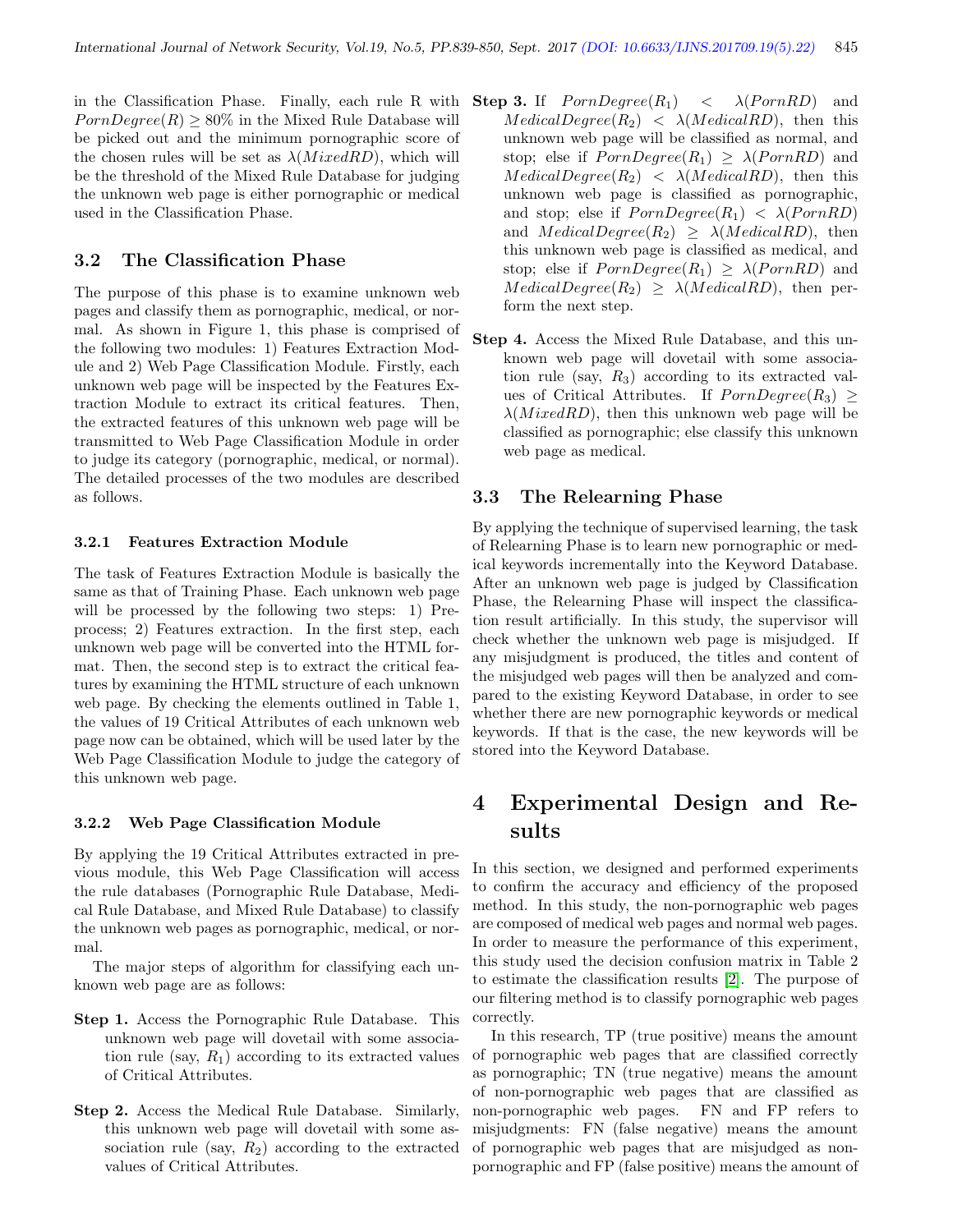non-pornographic web pages that are misjudged as pornographic.

|  |  |  |  | Table 2: Four cases of judgement |
|--|--|--|--|----------------------------------|
|--|--|--|--|----------------------------------|

|                | In reality      |                 |  |  |  |
|----------------|-----------------|-----------------|--|--|--|
| Classification | Pornographic    | Non-            |  |  |  |
|                | web pages       | pornographic    |  |  |  |
|                |                 | web pages       |  |  |  |
| Pornographic   | TP (true posi-  | FP (false posi- |  |  |  |
| web pages      | tive)           | tive)           |  |  |  |
| Non-           | FN (false nega- | TN (true nega-  |  |  |  |
| pornographic   | tive)           | tive)           |  |  |  |
| web pages      |                 |                 |  |  |  |

In this research, the rates of four values of TP, FP, FN, and TN will be computed respectively by the following formulas:  $TPR = TP/(TP + FN)$ ,  $FPR =$  $FP/(FP + TN)$ ,  $FNR = FN/(TP + FN)$ , and  $TNR =$  $TN/(FP+TN)$ . Moreover, the three efficacy assessment indexes of "Accuracy", "Precision" and "Recall" will be used to evaluate the filtering accuracy concerning pornographic web pages [\[23,](#page-11-3) [25\]](#page-11-14). Accuracy is used to evaluate the accuracy of the classification results, namely, the proportion of the web pages that are accurately classified to their own categories. It is calculated through the following formula:

$$
Accuracy = \frac{TP + TN}{TP + FP + FN + TN}
$$

Precision is used to evaluate the proportion of pornographic web pages among all the web pages that are judged to be pornographic in nature. It is calculated through the following formula:

$$
Precision = \frac{TP}{(TP + FP)}
$$

Recall is used to evaluate the proportion of the pornographic web pages that are accurately classified as pornographic, which is calculated through the following formula:

$$
Recall = \frac{TP}{(TP + FN)}
$$

In this research, "F-measure", which is the harmonic mean of precision and recall, is adopted as one of the measuring indexes of the filtering mechanism. It is calculated through the following formula:

$$
Fmeasure = \frac{2 \times Precision \times Recall}{Precision + Recall}
$$

For example, when the value of precision is too high while the value of recall is too low, it means that although the chances of non-pornographic websites being misjudged are low, the pornographic ones could not be

filtered accurately. Under this circumstance, the value of F-measure would be relatively low, thus signifying the poor filtering effects of this method. F-measure is thus a means of evaluation that could combine precision and recall effectively.

The pornographic web pages, medical web pages and normal pages used in this research were compiled from the website urlblackist.com [\[25\]](#page-11-14). This website collected all kinds of web pages from various free websites and updates in a continuous manner. This research eliminated inaccurate web pages, web pages without any content, and web pages whose information is not sufficient. Then, we gathered 2250 web pages for the experiments in this study, including 750 pornographic web pages, 750 medical web pages and 750 normal web pages. The numbers of these web pages used in the Training Phase and the Classification Phase of the proposed filtering method were shown in Table 3. Note that the training and unknown web pages should be selected randomly from the three categories.

In the Training Phase, 900 web pages were selected randomly according to the ratio 1:1:1 and trained as three combinations. The training task was performed by three decision trees: Pornographic Decision Tree, Medical Decision Tree, and Mixed Decision Tree. The Pornographic Decision Tree contained 300 pornographic web pages and 300 normal web pages, the Medical Decision Tree contained 300 medical web pages and 300 normal web pages, while the Mixed Decision Tree was the mixture of 300 medical web pages and 300 pornographic web pages.

To confirm the accuracy and efficiency of the proposed filtering method, we performed three experiments, which examined the following performances: (A) the effectiveness of the proposed method in avoiding the misjudgment of medical web pages, (B) the effectiveness of the Relearning Phase, and (C) the stability of the proposed method. These experimental results will be discussed as follows.

(A) The effectiveness of the proposed method in avoiding the misjudgment of medical web pages

The purpose of this experiment was to confirm the effectiveness of the proposed method in avoiding the misjudgment of classifying medical web pages as pornographic ones. In this experiment, we chose randomly 300 medical, 300 pornographic, and 300 normal web pages as the unknown web pages, which would be inputted into the Classification Phase.

Firstly, we performed the Classification Phase without using the Medical Keyword Table (i.e., let the Medical Keyword Table be empty). As shown in Table 4, the number of misjudged medical web pages was 71, while the number of misjudged normal ones was 4. Obviously, the misjudgments of medical web pages were more frequent than that of normal web pages if we omitted the Medical Keyword Table. According to the filtering results of Table 5, the proportion of pornographic web pages that were accurately filtered was (TPR) 97.33%, while the proportion of non-pornographic web pages that were accurately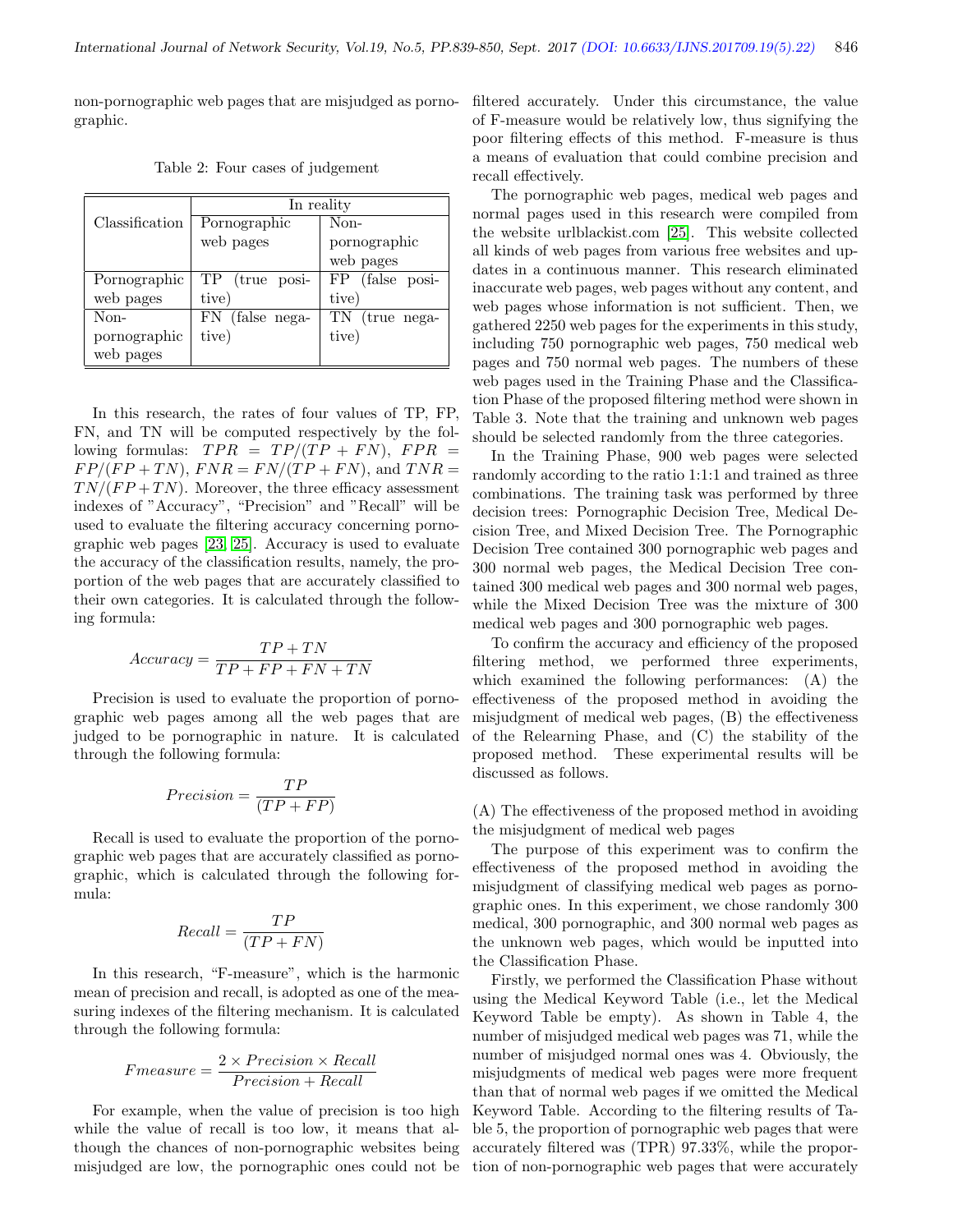|                        | Training web pages in | Unknown web pages in     | Total |
|------------------------|-----------------------|--------------------------|-------|
|                        | the Training Phase    | the Classification Phase | Total |
| Pornographic web pages | 300                   | 450                      | 750   |
| Medical web pages      | 300                   | 450                      | 750   |
| Normal web pages       | 300                   | 450                      | 750   |
| $\rm Total$            | 900                   | 1350                     | 2250  |

Table 3: The numbers of web pages used in each phase

Table 4: The classification result of medical web pages and normal ones

|                                          | Medical web pages | Normal web pages |
|------------------------------------------|-------------------|------------------|
| The number of misjudged web pages        |                   |                  |
| The number of web pages judged correctly | 239               | 296              |
| Total                                    | 300               | 300              |

filtered was (TNR) 87.52%.

Table 5: The efficiency of classification without using the Medical Keyword Table

| Indexes | Measurement | Indexes   | Measurement |
|---------|-------------|-----------|-------------|
| TPR.    | 97.33\%     | Accuracy  | $90.79\%$   |
| TNR.    | 87.52%      | Recall    | 97.04\%     |
| FPR.    | 2.67%       | Precision | 87.52%      |
| FNR.    | 12.48\%     | F-measure | 83.01%      |

Then, we perform the Classification Phase by applying the Medical Keyword Table. As shown in Table 6, the number of misjudged medical web pages was reduced obviously. This means that after the designed application of the Medical Keyword Table, the filtering accuracy of our method was improved. Moreover, Table 7 recorded the classification efficiency of this experiment. By comparing Table 7 with Table 5, we observed that all the efficacy assessment indexes of Accuracy, Precision, Recall, and F-measure were improved noticeably. Moreover, FPR decreases from 12.48% (before the Medical Keyword Table was used) to 3.67%. Thus, we can deduce that the systematic method proposed in this study will effectively reduce the misjudgments of classifying non-pornographic websites as pornographic ones.

#### (B) The effectiveness of the Relearning Phase

The purpose of this experiment was to examine the effectiveness of the Relearning Phase of the proposed method. In this experiment, we used 450 medical, 450 pornographic, and 450 normal web pages as the unknown web pages, which would be inputted into the Classification Phase.

The experimental results were shown in Table 8 and 9. The case (I) meant that the Relearning Phase was

turned off, and the case (II) indicated that the Relearning Phase was turned on during the classification of unknown web pages. As shown in Table 8, the numbers of misjudged web pages of case (II) were all less than that of case (I), which implied that the Relearning Phase could effectively decrease the probability of misjudgment. Moreover, the values of efficacy assessment indexes were recorded in Table 9. By using the Relearning Phase, the evaluation indicator FPR (the rate of non-pornographic web pages being misjudged as pornographic) decreased from 4.68% to 1.64%. Moreover, the Accuracy increased from 96.21% to 98.26% while the Precision increased from 95.32% to 98.36%. This means that both the Accuracy and Precision were improved after the Relearning Phase was turned on; after the re-learning, TPR (the rate of pornographic web pages being accurately judged as pornographic) increased from 97.95% to 97.99% while FNR (the rate of pornographic web pages being judged as non-pornographic) decreased from 2.05% to 2.01%, showing a slight improvement in terms of the filtering performance concerning pornographic web pages. TNR (the rate of non-pornographic web pages classified accurately as non-pornographic) increased from 95.32% to 98.36%, a significant increase in terms of the classification of normal web pages. FPR decreased from 4.68% to 1.64%, a substantial improvement in terms of the misjudgment rate. These results showed that the relearning mechanism would improve the classification capabilities and performance of the proposed filtering method in this paper.

#### (C) Testing of the stability

This experiment was set out to investigate whether the classification performance of our method proposed in this paper will be influenced when the data was combined in a different ratio. While the original ratio between normal, pornographic and medical web pages was 1:1:1, some tests were conducted in this experiment over the three kinds of web pages under various ratios, with the aim to guarantee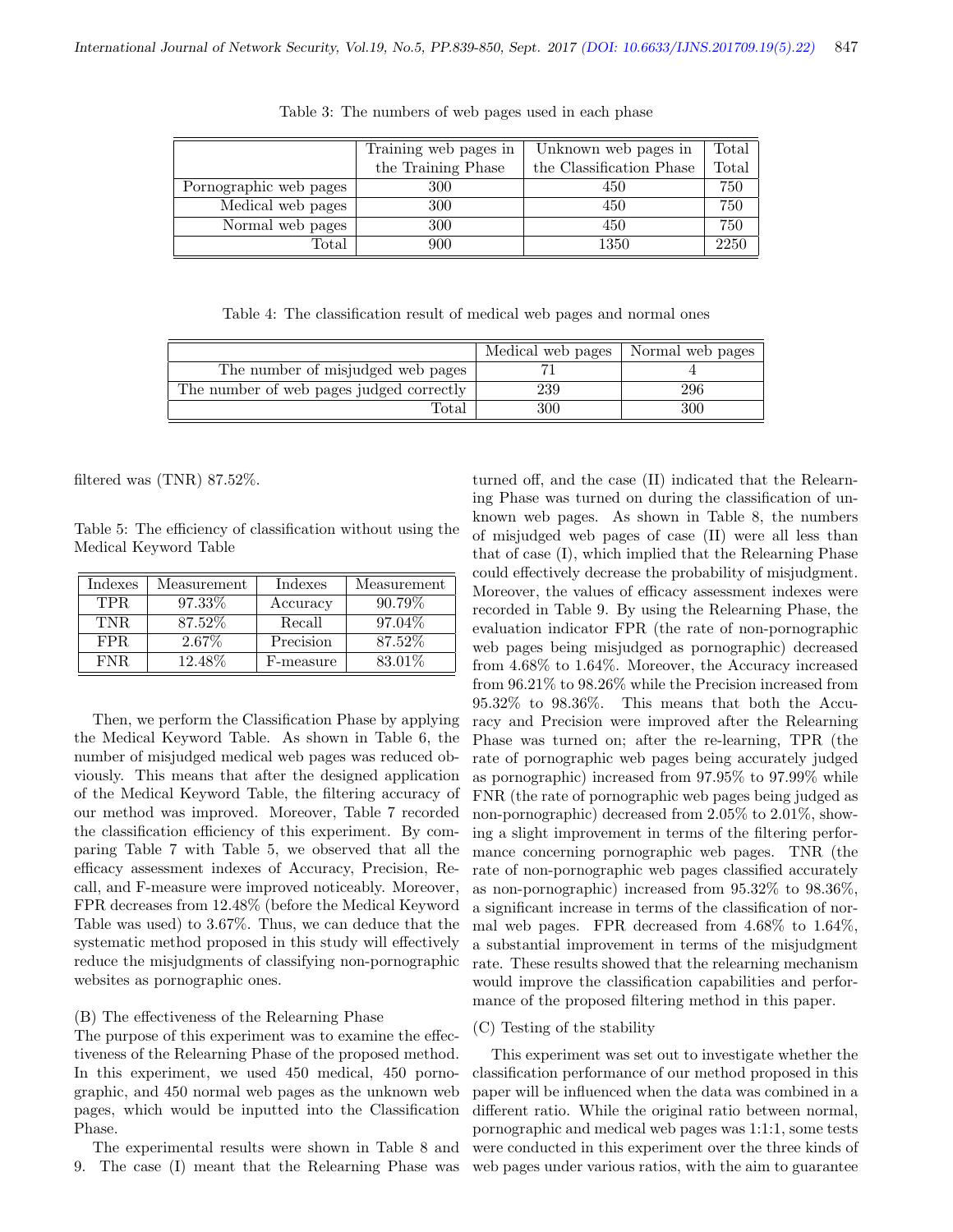|                                          | Medical web pages | Normal web pages |
|------------------------------------------|-------------------|------------------|
| The number of misjudged web pages        |                   |                  |
| The number of web pages judged correctly | 282               | 296              |
| Total                                    | 300               | 300              |

Table 6: The improved classification result of medical web pages and normal ones

Table 7: The classification efficiency of using the Medical Keyword Table

| Indexes | Measurement | Indexes   | Measurement |
|---------|-------------|-----------|-------------|
| TPR.    | 97.33\%     | Accuracy  | 96.67%      |
| TNR.    | 96.33\%     | Recall    | 97.31\%     |
| FPR.    | 2.67\%      | Precision | 96.34\%     |
| FNR.    | 3.67%       | F-measure | 95.86%      |

Table 8: The number of misjudged web pages

|                                          | Medical web pages |                    | Normal web pages |           | Pornographic web pages |                    |
|------------------------------------------|-------------------|--------------------|------------------|-----------|------------------------|--------------------|
|                                          | Case (            | $\text{Case (II)}$ | Case (I)         | Case (II) | Case (I)               | $\text{Case (II)}$ |
| The number of misjudged web pages        | 21                |                    |                  |           |                        |                    |
| The number of web pages judged correctly | 429               | 439                | 442              | 446       | 439                    | 443                |
| Total                                    | 450               | 450                | 450              | 450       | 450                    | 450                |

Table 9: The effectiveness of the relearning phase

|         | Measurement |           |           |            | Measurement |
|---------|-------------|-----------|-----------|------------|-------------|
| Indexes | Case (1)    | Case (II) | Indexes   | Case $(1)$ | Case (II)   |
| TPR.    | $97.95\%$   | 97.99%    | Accuracy  | 96.21\%    | 98.26%      |
| TNR.    | 95.32\%     | 98.36\%   | Recall    | 97.89%     | 98.00%      |
| FNR.    | $2.05\%$    | $2.01\%$  | Precision | 95.32\%    | 98.36%      |
| FPR.    | 4.68%       | 1.64%     | F-measure | 94.06%     | 98.54%      |

Table 10: The experimental results of six data groups under various combination ratios

| Group No.      | Total number of web pages | Ratio | Accuracy $(\overline{\%})$ | Precision $(\%)$ | $FNR(\%)$ | $FPR(\%)$ |
|----------------|---------------------------|-------|----------------------------|------------------|-----------|-----------|
| 1              | 900                       | 1:1:2 | 98.07                      | 97.93            | 1.78      | 2.07      |
|                |                           | 1:2:1 | 98.22                      | 98.01            | 1.56      | 2.00      |
|                |                           | 2:1:1 | 98.22                      | 98.65            | 2.22      | 1.33      |
| $\overline{2}$ | 900                       | 1:1:3 | 98.17                      | 97.69            | 1.33      | 2.33      |
|                |                           | 1:3:1 | 98.06                      | 97.68            | 1.56      | 2.33      |
|                |                           | 3:1:1 | 98.33                      | 98.66            | 2.00      | 1.33      |
| 3              | 900                       | 1:1:5 | 98.43                      | 97.98            | 1.11      | 2.04      |
|                |                           | 1:5:1 | 98.39                      | 98.34            | 1.56      | 1.67      |
|                |                           | 5:1:1 | 98.24                      | 98.69            | 2.22      | 1.30      |
| $\overline{4}$ | 600                       | 1:1:2 | 98.33                      | 98.67            | 2.00      | 1.33      |
|                |                           | 1:2:1 | 98.33                      | 98.33            | 1.67      | 1.67      |
|                |                           | 2:1:1 | 98.11                      | 98.22            | 2.00      | 1.78      |
| 5              | 600                       | 1:1:3 | 97.88                      | 97.76            | 2.00      | 2.25      |
|                |                           | 1:3:1 | 98.33                      | 98.01            | 1.33      | 2.00      |
|                |                           | 3:1:1 | 98.13                      | 98.25            | 2.00      | 1.75      |
| 6              | 600                       | 1:1:5 | 98.19                      | 98.06            | 1.67      | 1.94      |
|                |                           | 1:5:1 | 98.50                      | 98.34            | 1.33      | 1.67      |
|                |                           | 5:1:1 | 98.61                      | 98.88            | 1.67      | 1.11      |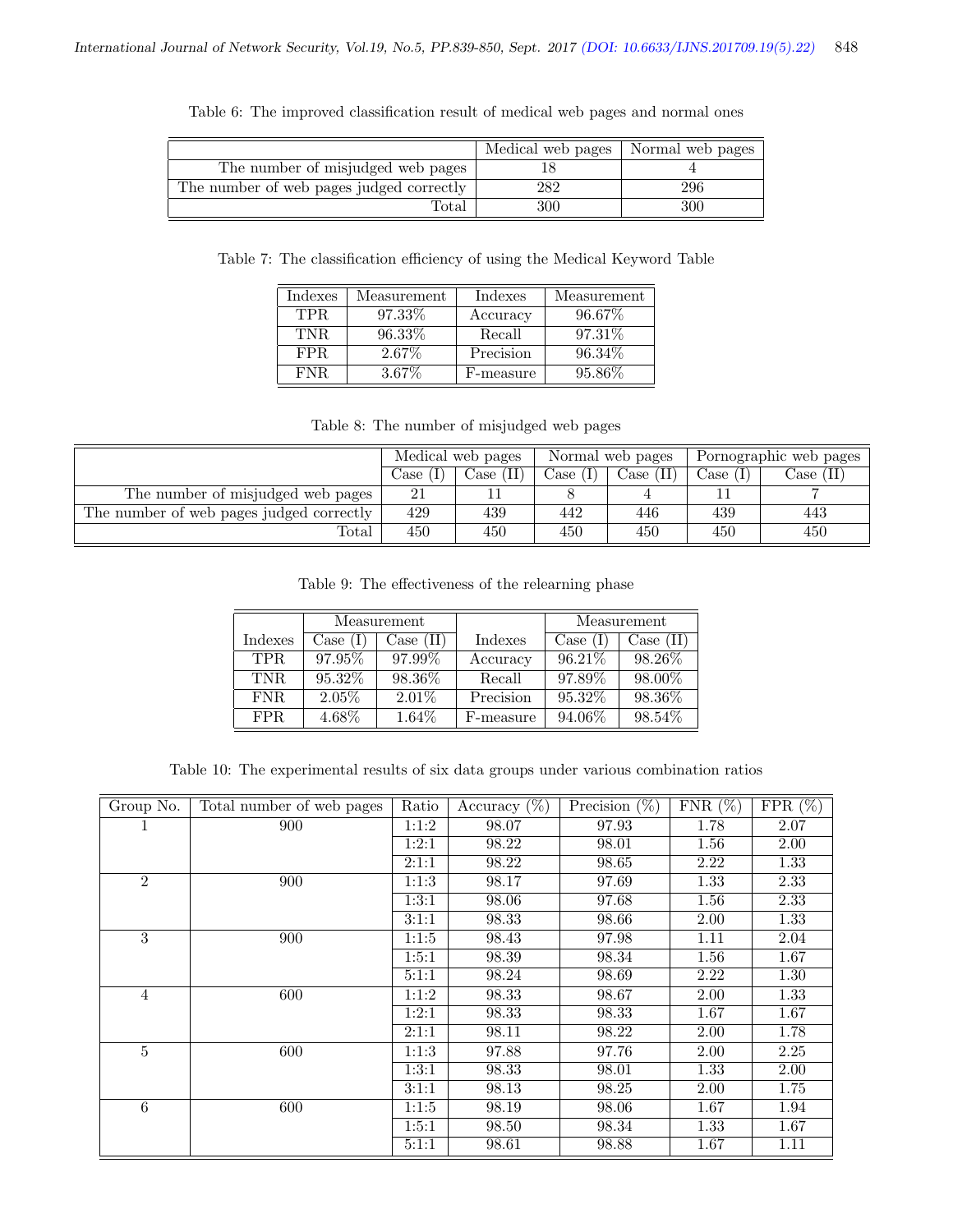the stability of the filtering mechanism adopted in the current research. Table 10 shows the experimental results of data groups under the different classifications. Note that three tests were conducted for each group, and the three kinds of web pages of each group were combined according the designated ratio. We give an example as follows. Let the total number of web pages in a certain group be 600 and the ratio designated for some test be 1:2:3. Therefore, the web pages in this test will be composed of 100 normal, 200 pornographic, and 300 medical web pages.

Obviously, some changes occurred over the four measuring indicators of Accuracy, Precision, FNR and FPR, though not very substantial changes; when medical web pages accounted for a higher proportion, the FPR (the proportion of non-pornographic pages being misjudged as pornographic) in most groups decreased slightly, but not so much different from the value when the ratio was 1:1:1. This indicated that the filtering results of our method would not be greatly influenced by the changes in the data. In terms of the misjudgment of medical web pages, the values of precision and FPR were fair proof that the method in this research was satisfactory.

### 5 Conclusions

Concerning the past filtering mechanisms of pornographic web pages, the difficulties in distinguishing medical web pages from pornographic ones have baffled the users of medical websites for a long time. The filtering method proposed in this paper works by selecting the features of the web pages and establishing decision trees according to the category of web pages. Then, the resulted association rules in each decision tree are applied to filter the unknown web pages. To confirm the accuracy and efficiency of the proposed filtering method, we performed three experiments. The first experiment was to examine the effectiveness of the proposed method in avoiding the misjudgment of medical web pages. According to the decrease of FPR, we could deduce that the systematic method proposed in this study would effectively reduce the misjudgments of classifying non-pornographic websites as pornographic ones. The second experiment was to examine the effectiveness of the Relearning Phase. The results showed that the relearning mechanism improved the classification capabilities and performance of the proposed filtering method conspicuously. The experimental results of the third experiment indicated that the filtering results of our method would not be greatly influenced by the changes in the data composition. The Accuracy of this research reached a satisfactory value (greater than 98%). Moreover, the value of F-measure was 98.54%, which showed that the values of Precision and Recall also reached the satisfactory standards, without any figure that's extremely high or extremely low. Therefore, we can conclude that the filtering method proposed in this research is satisfactory because of its outstanding performance and effectivity.

### Acknowledgments

This work is supported by the Ministry of Science and Technology, Taiwan, R.O.C. under Grant no. MOST 103- 2410-H-004-112.

### References

- <span id="page-10-4"></span>[1] A. Ahmadi, M. Fotouhi, and M. Khaleghi, "Intelligent classification of web pages using contextual and visual features," Applied Soft Computing, vol. 11, no. 2, pp. 1638–1647, 2011.
- <span id="page-10-11"></span>[2] I. Androutsopoulos, J. Koutsias, K. V. Chandrinos, G. Paliouras, and C. D. Spyropoulos, "An evaluation of naive bayesian anti-spam filtering," in 11th European Conference on Machine Learning, pp. 9– 17, 2000.
- <span id="page-10-5"></span>[3] M. M. Fleck, D. A. Forsyth, and C. Bregler, "Finding naked people," in *Computer Vision (ECCV'96)*, pp. 593–602, 1996.
- <span id="page-10-7"></span>[4] M. Hammami, Y. Chahir, and L. Chen, "Webguard: A web filtering engine combining textual, structural, and visual content-based analysis," IEEE Transactions on Knowledge and Data Engineering, 1vol. 8, no. 2, pp. 272–284, 2006.
- <span id="page-10-1"></span>[5] W. H. Ho, and P. Watters, "Statistical and structural approaches to filtering internet pornography," in IEEE International Conference on Systems, Man and Cybernetics, vol. 5, pp. 4792–4798, 2004.
- <span id="page-10-0"></span>[6] ICRA, Internet Content Rating Association, Mar. 29, 2017. (<http://www.fosi.org/icra/>)
- <span id="page-10-8"></span>[7] T. Kajiyama, and I. Echizen, "An educational system to help students assess website features and identify high-risk websites," Interactive Technology and Smart Education, vol. 12, no.1, pp. 14–30, 2015.
- <span id="page-10-2"></span>[8] M. Kanuga, and W. D. Rosenfeld, "Adolescent sexuality and the internet: the good, the bad, and the URL," Journal of Pediatric and Adolescent Gynecology, vol. 17, no. 2, pp. 117–124, 2004.
- <span id="page-10-3"></span>[9] L. H. Lee, and C. J. Luh, "Generation of pornographic blacklist and its incremental update using an inverse chi-square based method," Information Processing  $\mathcal{O}$  Management, vol. 44, no. 5, pp. 1698–1706, 2008.
- <span id="page-10-10"></span>[10] P. Y. Lee, S. C. Hui, and A. C. M. Fong, "An intelligent categorization engine for bilingual web content filtering," IEEE Transactions on Multimedia, vol. 7, no. 6, pp. 1183–1190, 2005.
- <span id="page-10-6"></span>[11] D. Li, N. Li, J. Wang, and T. Zhu, "Pornographic images recognition based on spatial pyramid partition and multi-instance ensemble learning," Knowledge-Based Systems, vol. 84, pp. 214–223, 2015.
- <span id="page-10-9"></span>[12] T. M. Mahmoud, T. Abd-El-Hafeez, and A. Omar, "An Efficient System for Blocking Pornography Websites," in Computer Vision and Image Processing in Intelligent Systems and Multimedia Technologies, IGI Global, pp. 161–176, 2014.